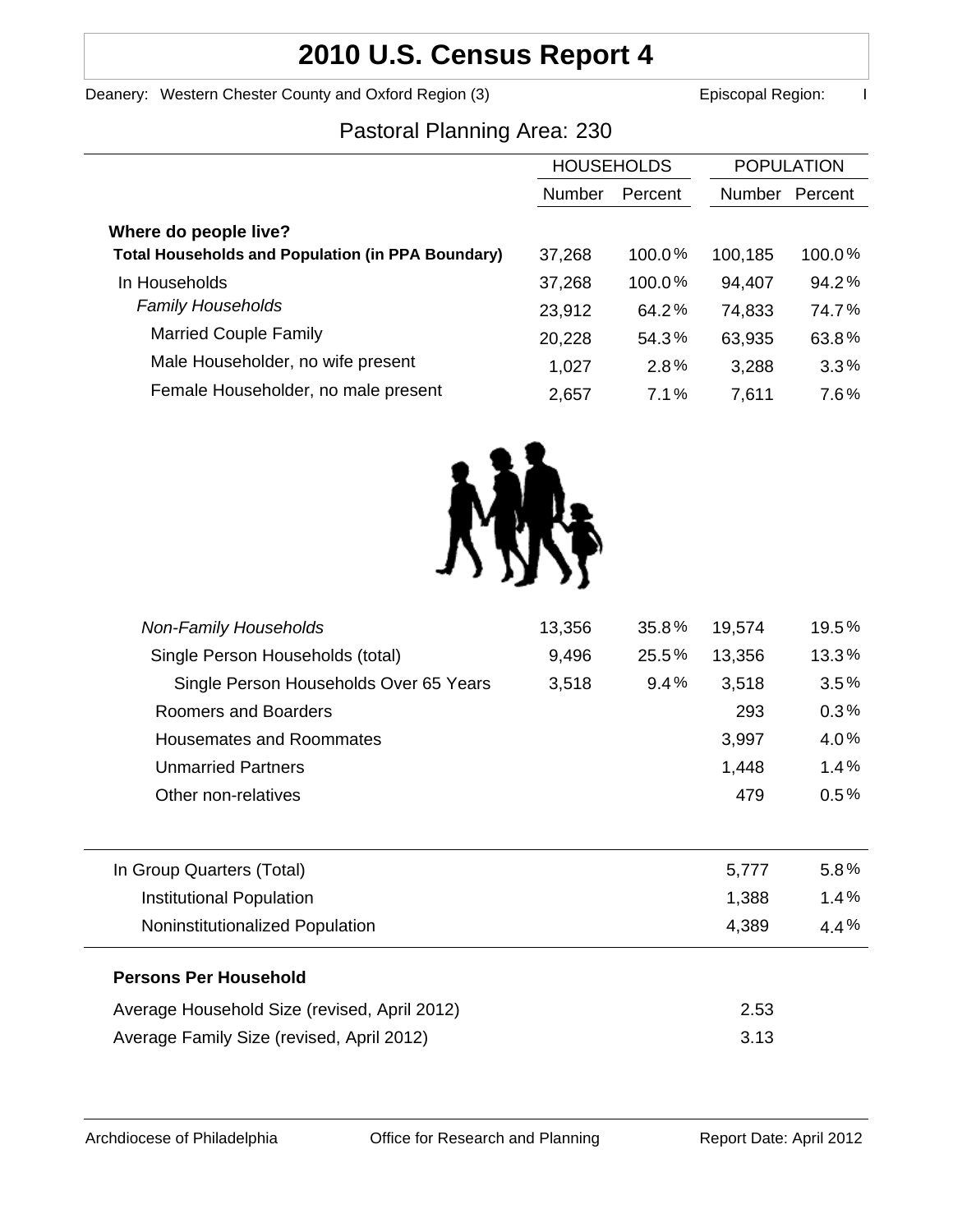## **2010 U.S. Census Report 4**

#### Deanery: Western Chester County and Oxford Region (3) **Example 2** Episcopal Region: I

### Pastoral Planning Area: 230

|                                                   | <b>POPULATION</b> |         |
|---------------------------------------------------|-------------------|---------|
| <b>CHILDREN - UNDER AGE 18</b>                    | Number            | Percent |
| Total Children - Under Age 18 (in PPA Boundary)   | 20,984            | 100.0%  |
| In Households                                     | 20,770            | 99.0%   |
| Householder or spouse is under 18                 | 11                | 0.1%    |
| With Related:                                     |                   |         |
| Married-Couple Family                             | 17,029            | 82.0%   |
| Male Householder, No Wife Present                 | 601               | 2.9%    |
| Female Householder, No Husband Present            | 1,929             | 9.2%    |
| <b>Other Related Householder</b>                  | 307               | 3.2%    |
| <b>With Non-Relatives</b>                         | 218               | 1.0%    |
| Grandparent Householder                           | 674               | 3.2%    |
| In Group Quarters                                 | 214               | 1.0%    |
| Institutionalized population                      | 128               | 0.6%    |
| Noninstitutionalized population                   | 87                | 0.4%    |
| <b>ADULTS - AGE 65 AND OLDER</b>                  |                   |         |
| Total Adults - Age 65 and Older (in PPA Boundary) | 14,038            | 100.0%  |
| In Households                                     | 13,411            | 95.5%   |
| Family Households:                                | 9,464             | 67.4%   |
| Is Householder or Spouse                          | 8,549             | 60.9%   |
| With Other Relative Householder                   | 137               | 1.0%    |
| With Non-Related Householder                      | 35                | 0.3%    |
| is Parent                                         | 463               | 3.3%    |
| is Parent-in-Law                                  | 279               | 2.0%    |
| In Non-family Households:                         | 3,947             | 28.1%   |
| Male Living Alone                                 | 848               | $6.0\%$ |
| Male not Living Alone                             | 87                | $0.6\%$ |
| Female Living Alone                               | 2,670             | 19.0%   |
| Female not Living Alone                           | 104               | 0.7%    |
| Other                                             | 238               | 1.7%    |
| In Group Quarters                                 | 627               | 4.5%    |
| Institutionalized population                      | 585               | 4.2%    |
| Noninstitutionalized population                   | 43                | 0.3%    |
| Housing Units in the Pastoral Planning Area       |                   |         |
| <b>Total Housing Units</b>                        | 39,011            | 100.0%  |
| Occupied                                          | 37,268            | 95.5%   |
| Owner-Occupied                                    | 26,607            | 68.2%   |
| Renter-Occupied                                   | 10,661            | 27.3%   |
| Vacant                                            | 1,743             | 4.5%    |

Archdiocese of Philadelphia **Office for Research and Planning** Report Date: March 2012